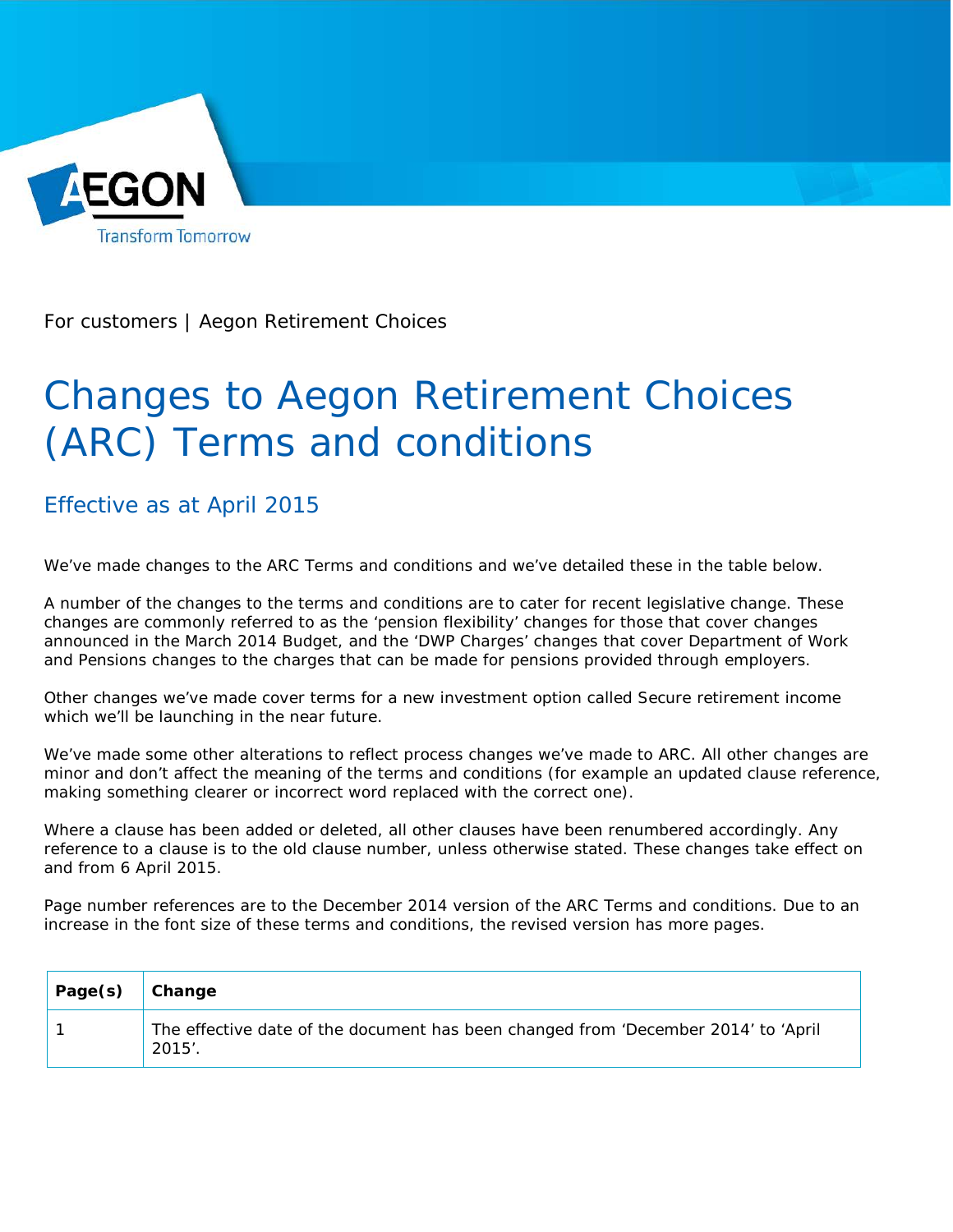| Page(s) | Change                                                                                                                                                                                                                                                                                                               |
|---------|----------------------------------------------------------------------------------------------------------------------------------------------------------------------------------------------------------------------------------------------------------------------------------------------------------------------|
| $5 - 8$ | Definitions changed:                                                                                                                                                                                                                                                                                                 |
|         | <b>Annual Allowance</b><br>п<br>Discretionary fund manager<br>Drawdown pension<br>Flexible drawdown                                                                                                                                                                                                                  |
|         | Definitions added:                                                                                                                                                                                                                                                                                                   |
|         | Capped drawdown<br>Flexi-access drawdown<br>Secure retirement income<br><b>UFPLS</b>                                                                                                                                                                                                                                 |
|         | Definitions removed:                                                                                                                                                                                                                                                                                                 |
|         | Additional subscription<br>Aegon investment list<br>AUT<br>Consultancy charge<br>Flexible drawdown declaration<br>Minimum income requirement                                                                                                                                                                         |
|         | Please note that we have altered references to the 'Aegon GIA', 'Aegon ISA' and 'Aegon<br>SIPP' to 'GIA', 'ISA' and 'SIPP' throughout the terms and conditions and the ARC Insured<br>Funds Policy.                                                                                                                  |
| 9       | The second paragraph of clause 3.3.2 has been altered to confirm that if you do not have<br>an adviser but do not have your login details, you can contact us for these.                                                                                                                                             |
| 10      | Under the 'ISA' bullet of clause 4 we have removed references to 'cash ISA' as we no<br>longer offer a cash ISA.                                                                                                                                                                                                     |
|         | The second paragraph of clause 5.1 has been amended to confirm that any application for<br>a product wrapper is to be in a form determined by us.                                                                                                                                                                    |
| 11      | Number 'v' has been removed from clause 5.3.6 as we no longer receive rebates from fund<br>managers.                                                                                                                                                                                                                 |
| 12      | A new paragraph has been added to clause 5.4.2 to confirm that the cash maintenance and<br>forced disinvestment process does not apply to any investment that you have in Secure<br>retirement income unless it is to meet certain payments we are required to make such as<br>taxes due or on the order of a court. |
|         | Clause 5.4.5 has been amended to give more flexibility. This clause now confirms that we<br>will choose the start date for the cash maintenance process based on the reason for<br>starting it. This allows us to more accurately target the cash maintenance process to the<br>reason for it taking place.          |
| 15      | Cash ISA has been removed from the table in clause 7.3 as we no longer offer a cash ISA.                                                                                                                                                                                                                             |
| 16      | Clause 7.4 has been updated to reflect changes we have made when appointing of a<br>discretionary fund manager including that all investments through discretionary fund<br>managers are through model portfolios, and what happens when you stop using them (the<br>last clause in 7.4).                            |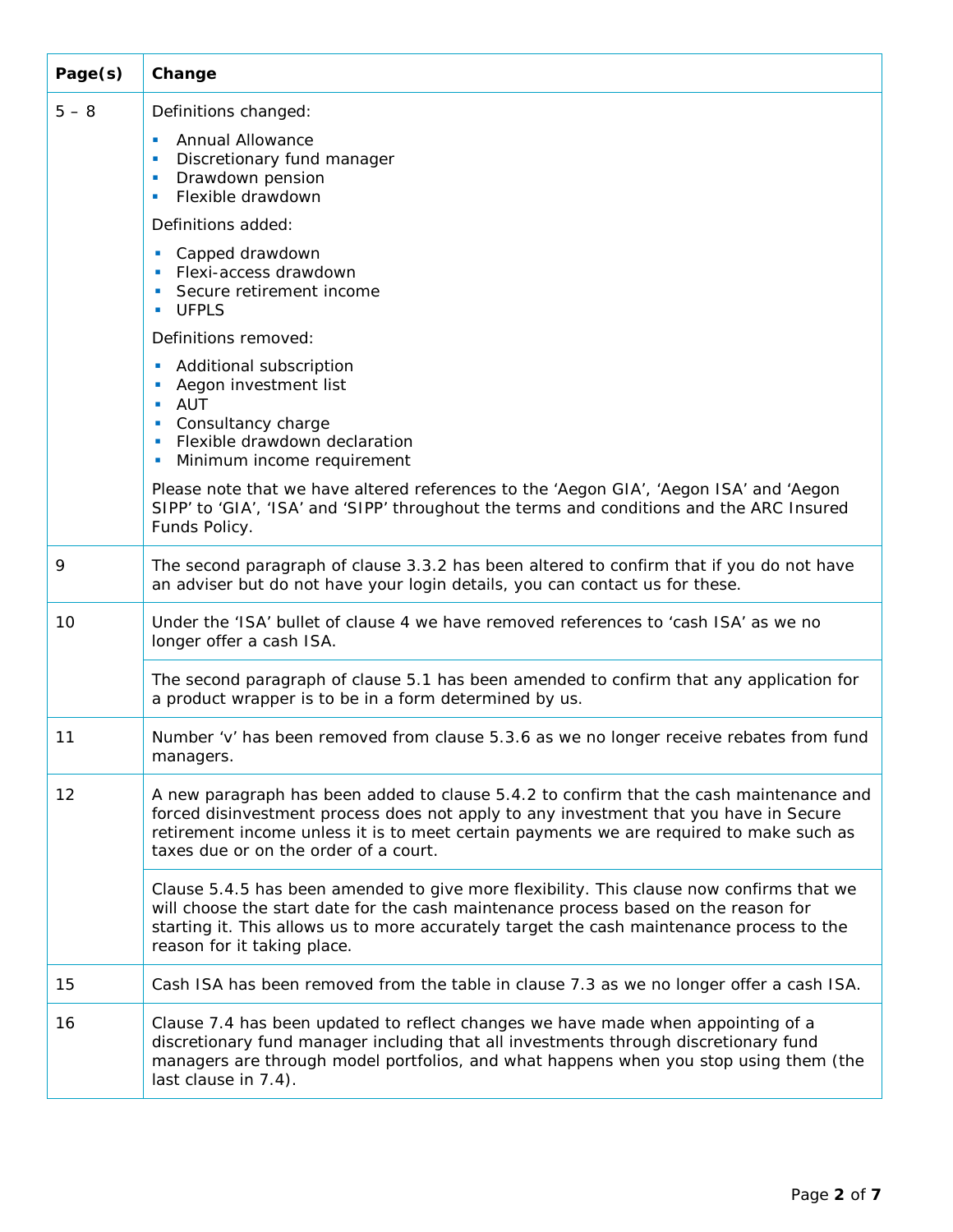| Page(s) | Change                                                                                                                                                                                                                                                                                                                                                                                                                  |
|---------|-------------------------------------------------------------------------------------------------------------------------------------------------------------------------------------------------------------------------------------------------------------------------------------------------------------------------------------------------------------------------------------------------------------------------|
| 16      | The second paragraph of clause 7.5 has been removed as it was a repetition of what is<br>stated elsewhere in that clause.                                                                                                                                                                                                                                                                                               |
|         | Clause 7.5.1 has been updated to confirm that in exceptional circumstances, investments<br>may not be tradeable online and we will inform you how you can trade if this happens.                                                                                                                                                                                                                                        |
| 17      | New clause 7.5.4 added to make it clear that investments are subject to conditions<br>imposed by us or the investment manager from time to time, and that you will be told<br>about any conditions that apply when you look to purchase an investment (or as soon as<br>we can if we are not aware of the restriction at that time).                                                                                    |
|         | Clause 7.6.3 has been deleted as it no longer applies. All investments that paid rebates,<br>which we placed in your cash facility, have been removed from the Service and replaced<br>with 'clean' investments that do not pay rebates. We contacted all those affected by this<br>during the processes of converting these investments.                                                                               |
|         | Clause 7.9 has been updated to confirm that where we cannot carry out an instruction, the<br>money will remain in your cash facility until we receive an alternative instruction.                                                                                                                                                                                                                                       |
| 18      | Clause 7.13.1 has been amended to make it clear that rebalancing can also be used with<br>model portfolios.                                                                                                                                                                                                                                                                                                             |
|         | Clause 7.13.2 has been amended to clarify that rebalancing can be set up after a product<br>wrapper is established, and that it will commence the month following the setting up of the<br>rebalancing.                                                                                                                                                                                                                 |
|         | Clause 7.13.3 has been amended as we no longer have a 0.01% tolerance, your<br>investments will always be rebalanced as detailed in the rebalancing instruction.                                                                                                                                                                                                                                                        |
|         | Clause 7.13.8 has been updated to confirm that Secure retirement income is one of the<br>types of investment not included in a rebalancing instruction.                                                                                                                                                                                                                                                                 |
| 19      | Clause 7.14.2 has been amended to confirm that any change to a model portfolio not only<br>switches the investments but also realigns any rebalancing instruction to the new model<br>portfolio.                                                                                                                                                                                                                        |
| 22      | Clause 9.5.5 has been removed as we no longer offer cash ISAs.                                                                                                                                                                                                                                                                                                                                                          |
|         | Clause 10.1.2 has been updated to include where a withdrawal is instructed by your<br>adviser on your behalf                                                                                                                                                                                                                                                                                                            |
| 23      | A new clause 10.1.8 has been added to make it clear that payments out will be after<br>deductions of outstanding charges, taxes or similar outstanding payments.                                                                                                                                                                                                                                                        |
|         | A new paragraph has been added to clause 10.3.2.2 to confirm that the annual charge is<br>not applied to any investment in Secure retirement income that you have, as Secure<br>retirement income has its own charging structure. The value of Secure retirement income is<br>still included in the total value that is used to calculate the annual charge percentage that<br>is applied to your ARC product wrappers. |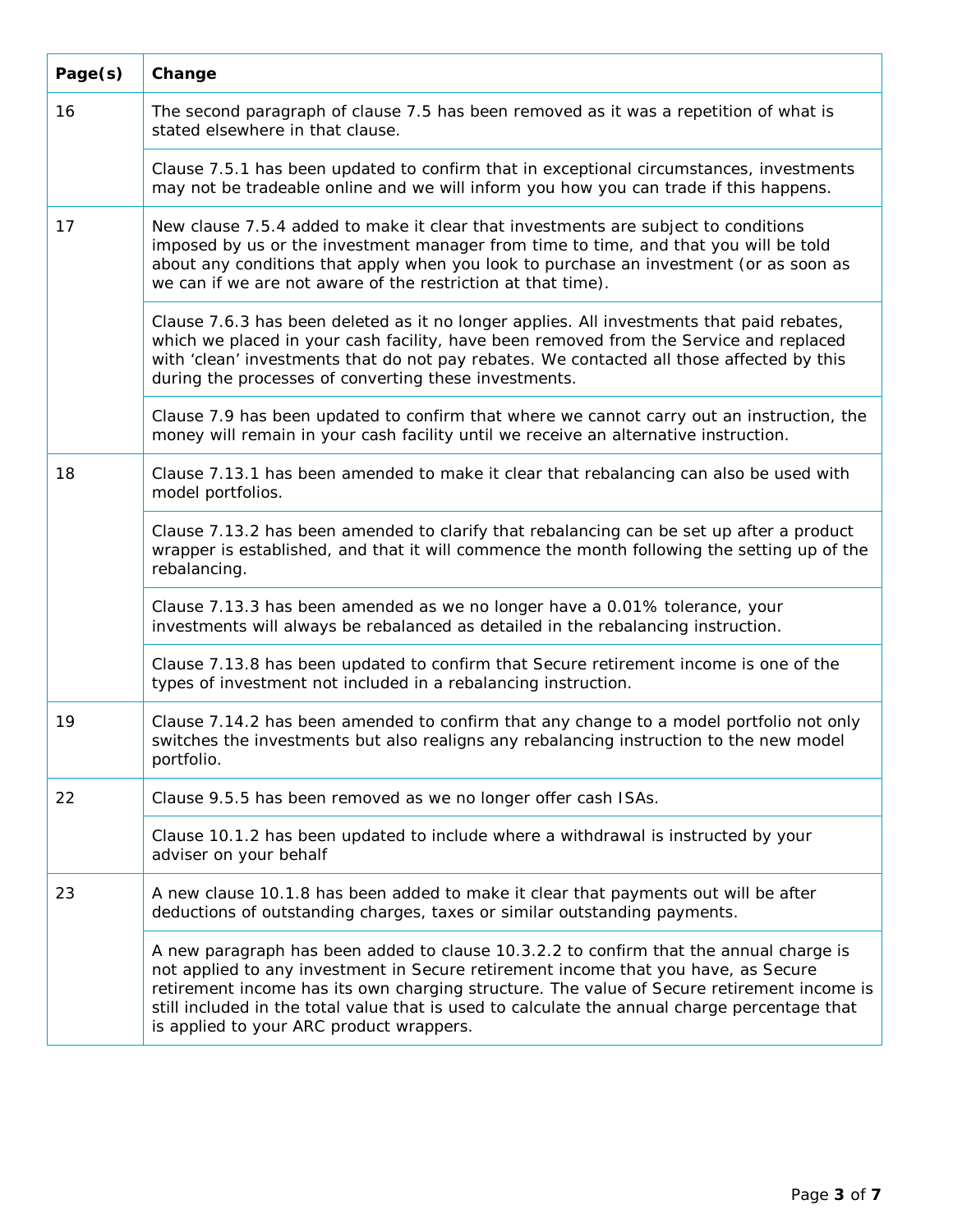| Page(s) | Change                                                                                                                                                                                                                                                                                                                                                                                                                                                                                                                                                                                             |
|---------|----------------------------------------------------------------------------------------------------------------------------------------------------------------------------------------------------------------------------------------------------------------------------------------------------------------------------------------------------------------------------------------------------------------------------------------------------------------------------------------------------------------------------------------------------------------------------------------------------|
| 24      | Clause 10.3.2.6 has been amended to enable compliance with the DWP charges changes.<br>The position now is that there are no employer discounts and these have been removed<br>from this clause, meaning it only details the position for adviser discounts.                                                                                                                                                                                                                                                                                                                                       |
|         | A new paragraph has been added to clause 10.3.3.1 to confirm that the customer fee is not<br>applied to any investment in Secure retirement income that you have, as Secure<br>retirement income has its own charging structure.                                                                                                                                                                                                                                                                                                                                                                   |
| 25      | Clause 10.3.4 has been amended to enable compliance with the DWP charges changes. The<br>position now is that if you start out on ARC through an employer, the charging structure<br>you have with that employer will be your charging structure for all the time you are on<br>ARC, even if you change employers or move to another adviser.                                                                                                                                                                                                                                                      |
|         | In addition, if you join an employer, and have not previously been on ARC through an<br>employer, you will move to the charging structure of that employer for the rest of the time<br>you are on ARC.                                                                                                                                                                                                                                                                                                                                                                                             |
|         | The only exception to staying on the charging structure mentioned in the above 2<br>paragraphs is where you are still with that employer and we agree a new charging<br>structure with that employer. In these circumstances, you will move to this new charging<br>structure we have agreed with that employer. However, once you leave that employer, you<br>will stay on the charging structure you were on at the time of leaving.                                                                                                                                                             |
|         | If you are not on a charging structure we have agreed with your employer and you change<br>advisers, the position remains as it was in other words you will change to the charging<br>structure of your new adviser.                                                                                                                                                                                                                                                                                                                                                                               |
|         | A new clause 10.3.5.4 has been added to confirm that the drawdown fee will not be<br>deducted from any investment in Secure retirement income, and that if you only have<br>investments in Secure retirement income, there will be no drawdown fee. However, please<br>note that if there is any money remaining in the cash facility after payment of your<br>requested drawdown income, this will be treated as uninvested cash. The effect of this is<br>that the drawdown fee will be payable, even if you have no other investments than Secure<br>retirement income and the uninvested cash. |
|         | A new clause 10.3.6 has been add confirming that we may charge for processing a request<br>for an uncrystallised funds pension lump sum. Where we introduce such a charge, we will<br>give you sufficient notice of its introduction.                                                                                                                                                                                                                                                                                                                                                              |
| 26      | A new clause 10.4.5 has been added to confirm that if there is not enough money in your<br>cash facility to pay any adviser charge, the cash maintenance process will apply. However,<br>if the only asset you have is Secure retirement income, this will not happen as the cash<br>maintenance process does not disinvest from Secure retirement income: in these<br>circumstances, no adviser charge will be paid.                                                                                                                                                                              |
| 27      | Clause 10.4.8.3 has been amended to confirm that the discretionary investment manager<br>charge does not include any investment held in Secure retirement income.                                                                                                                                                                                                                                                                                                                                                                                                                                  |
| 28      | Clause 10.4.12 has been amended to clarify that we can also stop payment of the charges<br>mentioned if you or your adviser advise us you no longer want to remain invested in the<br>model portfolio of the discretionary fund manager.                                                                                                                                                                                                                                                                                                                                                           |
|         | In addition, we have removed the confirmation that we will advise you of the action we<br>have taken as this does not apply to this clause.                                                                                                                                                                                                                                                                                                                                                                                                                                                        |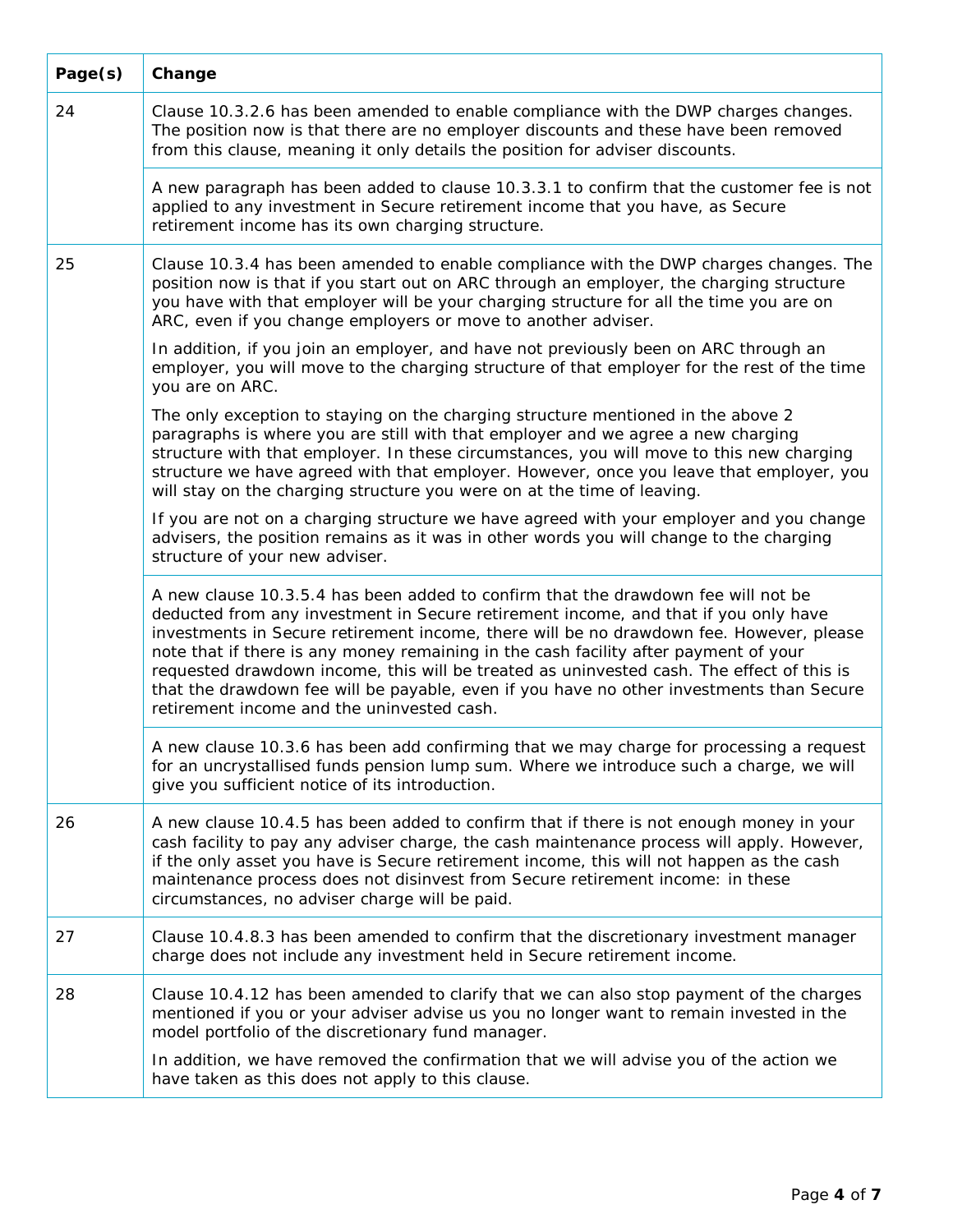| Page(s) | Change                                                                                                                                                                                                                                                                                                                                                                                                                   |
|---------|--------------------------------------------------------------------------------------------------------------------------------------------------------------------------------------------------------------------------------------------------------------------------------------------------------------------------------------------------------------------------------------------------------------------------|
| 28      | Clause 10.5 Consultancy charge has been deleted as this no longer applies. References to<br>consultancy charge have also been removed from a number of other clauses.                                                                                                                                                                                                                                                    |
| 31      | Clause 13.6.2 has been amended to confirm that we can also provide your personal<br>information to your discretionary fund manager where you have provided them with the<br>right to receive it.                                                                                                                                                                                                                         |
|         | Section B - the Aegon Individual Savings Account                                                                                                                                                                                                                                                                                                                                                                         |
| 36      | Clauses 1 and 4.3 have been amended to reflect that we no longer offer a cash ISA.                                                                                                                                                                                                                                                                                                                                       |
|         | The fourth bullet of clause 1 has been amended to make it clear that you can apply for a<br>second stocks and shares ISA in a tax year where one of those was an application in<br>accordance with the rules around taking out an additional ISA on the death of your spouse<br>or civil partner.                                                                                                                        |
|         | Clause 4.2 has been updated on the same point as the fourth bullet in clause 1 mentioned<br>immediately above.                                                                                                                                                                                                                                                                                                           |
|         | In addition, it also confirms the position that transfers can be made from a stocks and<br>shares ISA to a cash ISA, as well as the other way around.                                                                                                                                                                                                                                                                    |
| 37      | Clause 7 has had the wording referring to cash in a stocks and shares ISA being taxed prior<br>to 1 July 2014 removed as this only applied up to the tax year 2014/15.                                                                                                                                                                                                                                                   |
|         | Clause 10.2 has been amended to confirm that where there is a break in subscriptions and<br>you have a cash ISA, we will not accept any new application as we no longer offer cash<br>ISAs.                                                                                                                                                                                                                              |
| 38      | New clause 13.5 has been added to confirm that your spouse or civil partner can apply for<br>an additional ISA on your death in accordance with the relevant ISA regulations.                                                                                                                                                                                                                                            |
|         | Section C - the Aegon SIPP                                                                                                                                                                                                                                                                                                                                                                                               |
| 41      | Clause 4.2 vi has been amended to confirm that if you are in a default fund due to<br>contributing through your employer's pension scheme and that default fund changes, all<br>future contributions and all current investments in the old default fund will be switched into<br>the new default fund.                                                                                                                  |
| 42      | Clause 7.5 has been amended. As before, it confirms that where there is a block transfer in<br>and you have a protected low pension age, all benefits have to be taken at the same time.<br>The amendment confirms that any transfer in that relates to benefits that had crystallised<br>before they were transferred in will be ignored for the purposes of taking all the other<br>benefits.                          |
|         | Clause 9.4 has been amended to confirm that instructions to take benefits will be in a<br>manner prescribed by us (as opposed to always being in writing), this is to enable us to<br>offer online or other methods of requesting benefits. In addition, this clause confirms that if<br>we allow your adviser to make this request on your behalf, you have given your adviser the<br>appropriate authority to do this. |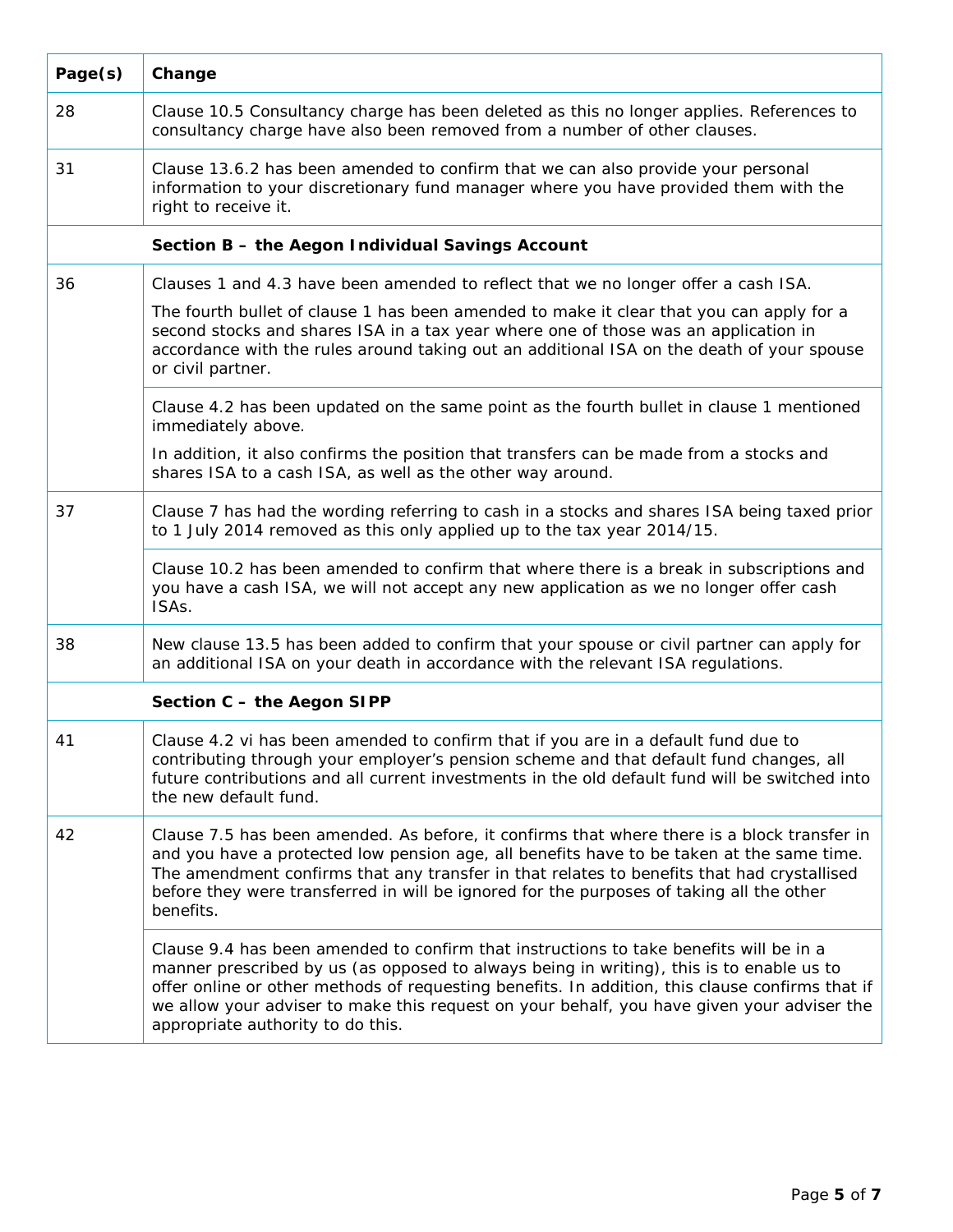| Page(s) | Change                                                                                                                                                                                                                                                                                                                                                                                                                |
|---------|-----------------------------------------------------------------------------------------------------------------------------------------------------------------------------------------------------------------------------------------------------------------------------------------------------------------------------------------------------------------------------------------------------------------------|
| 43      | New clause 10 has been added. This covers unsecured funds pension lump sum ('UFPLS'),<br>confirming that you can request a partial or full UFPLS from age 55, a low protected<br>pension age or if you meet the ill-health conditions. Any request is subject to such terms<br>that we may impose, for example you provide us with the information we need, any<br>minimum amount of withdrawals, payment of charges. |
|         | Clauses 10.3 to 10.5 have been removed as they were a repetition of clauses 9.3 to 9.5.                                                                                                                                                                                                                                                                                                                               |
|         | Clause 12.1 has been amended to remove the references to forms to enable other methods<br>of application (for example online) to be made.                                                                                                                                                                                                                                                                             |
|         | Clause 12.2 has been amended as we no longer pay 'on or around the sixth business day of<br>the month' but on dates selected by you in the range we give you when you ask for<br>payment of drawdown income.                                                                                                                                                                                                          |
|         | New clause 13.3 (after renumbering) has been added after old 12.2, this confirms that any<br>change to a drawdown payment will occur in the month after the month in which it has<br>been requested.                                                                                                                                                                                                                  |
|         | Clause 12.3 has been amended as we will only pay regular drawdown income monthly<br>unless you and we agree otherwise (this does not affect any existing arrangements that are<br>payable at a different frequency for example quarterly).                                                                                                                                                                            |
|         | Clause 12.6 now confirms that the maximum drawdown that you can receive depends on<br>whether you have 'capped' or 'flexi-access' drawdown.                                                                                                                                                                                                                                                                           |
|         | New clause 13.10 (after renumbering) has been added confirming that payment of income<br>from any investment you have in Secure retirement income will be paid into the cash<br>facility. It also states what will happen if this income from Secure retirement investment is<br>more or less than the amount of drawdown pension you have requested.                                                                 |
|         | Clause 13 has been deleted and replaced with a clause that confirms that any flexible<br>drawdown that you have on 5 April 2015 will automatically be converted to flexi-access<br>drawdown on 6 April 2015. This is a change forced by legislation. If it applies to you then<br>you should speak to your adviser for more information.                                                                              |
| 44      | Clause 15.2 has been amended to confirm that we need sufficient evidence of death before<br>we can to process any claim or payment in relation to the death benefits.                                                                                                                                                                                                                                                 |
|         | A new paragraph has also been inserted into this clause confirming that where there is a<br>joint life within an investment in Secure retirement investment, that joint life is the<br>nominated person on death unless they have been specifically removed.                                                                                                                                                          |